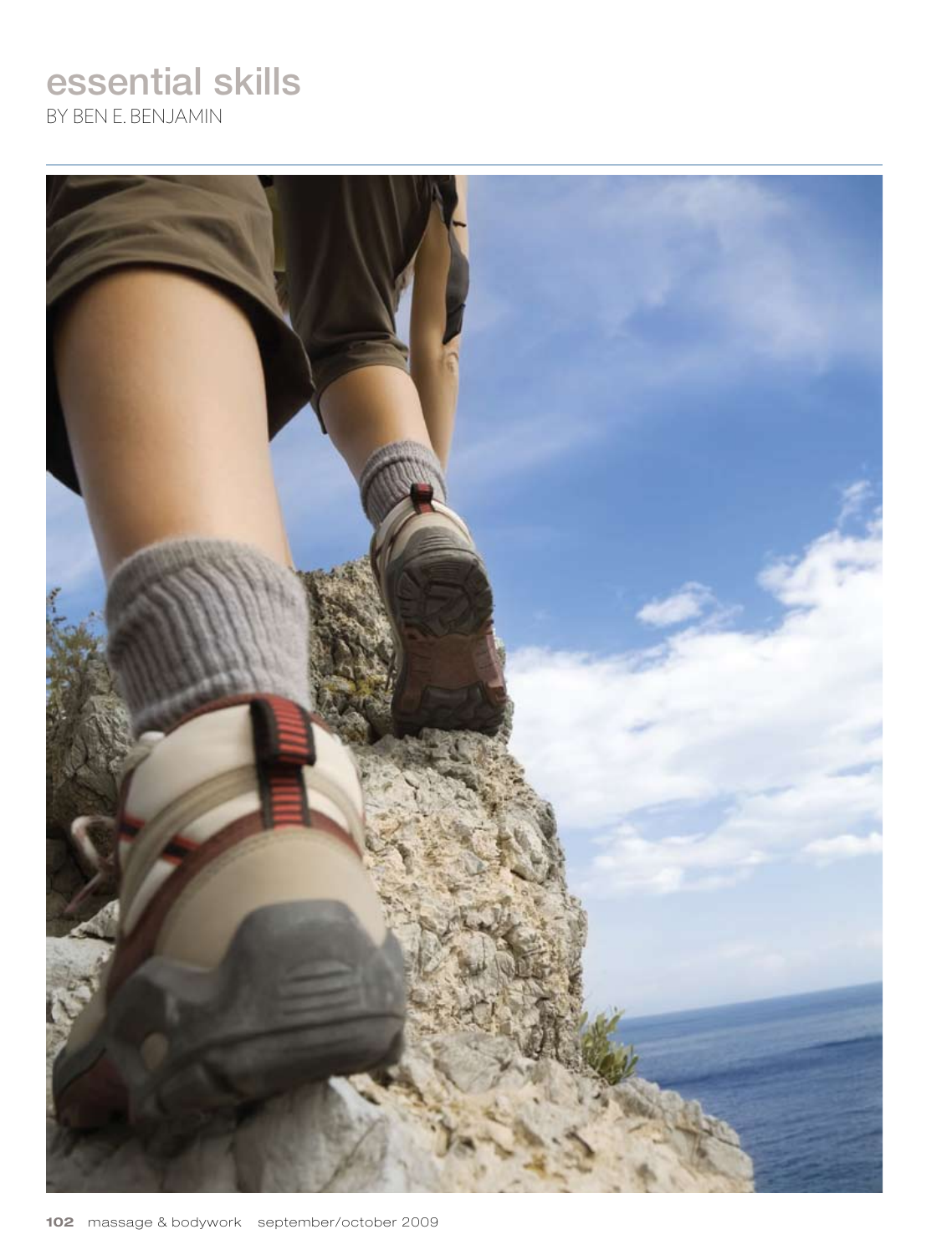# Anterior Tibialis Injuries

In the last issue ("Posterior Tibialis Injuries," *Massage & Bodywork*, July/August 2009, page 92), we looked at the posterior tibialis, a muscle-tendon unit located at the posterior medial lower leg. In this article, we'll examine its counterpart at the anterior portion of the leg: the anterior tibialis.

Contraction of this muscle-tendon unit both inverts and dorsiflexes the foot. The anterior tibialis plays a key role in walking and running, helping to control the foot's descent to the ground as the muscle lengthens (eccentric contraction) and to lift the foot off the ground as the muscle shortens (concentric contraction).

If you dorsiflex your foot with your shoes and socks off, you can see the anterior tibialis tendon protruding at the anterior aspect of your ankle. Try tracing the tendon's path with your finger. As you follow it distally, it crosses the center of the ankle and extends to the middle of the medial arch on the medial aspect of the foot. As you follow it proximally, it leads to its controlling muscle (Image 1).

The anterior tibialis muscle originates at the lateral condyle of the tibia and the upper portion of



Putz/Pabst: Sobotta, Atlas der Anatomie des Menschen, 21st ed. 2000 © Elsevier GmbH, Urban & Fischer München

the lateral surface of the tibia. As it progresses distally toward the foot, it attaches to various structures, including the interosseous membrane between the tibia and fibula, the deep surface of the fascia, and the intermuscular septum, ending at the anteriomedial dorsal aspect of the foot. It inserts into the medial cuneiform bone and the base of the first metatarsal bone.

When the anterior tibialis muscletendon unit is injured, it is painful to walk. There may also be some

puffiness at the front of the ankle or a creaking sound when the foot is moved. (The creaking sound indicates an inflammation of the thin sheath covering the tendon, a condition referred to as tenosynovitis.) This injury can easily be confused with a compression of the L4 nerve root by a protruding disc, a serious low-back injury that causes loss of control of the foot during walking ("foot drop").

Injuries to the anterior tibials muscle are colloquially referred to as "shin splints." When the tendon is strained, pain may be felt anywhere from the inner arch of the foot to about four inches above the ankle. In some cases, only a small portion of the tendon is painful; in others, pain is felt throughout the entire tendon.

# **How and Why These Injuries Occur**

On occasion, a severe anterior tibialis injury may happen suddenly as the result of a fall, a long jump, or another event that causes extreme stress, such as running a marathon without adequate preparation. Typically, however, these injuries develop slowly, gradually worsening over a period of several weeks or months. Often, the discomfort first appears after a hard volleyball or soccer game, a long run, a rigorous hike, or another strenuous activity that causes the muscle to fatigue and excess stress to be absorbed by the tendon. While the pain is not too bothersome at first, as the weeks progress it is present more often and for longer periods of time. It seems better with rest, but gets bad again when the person is active. When the injury becomes severe, simply walking or dorsiflexing the foot causes pain. If only the muscle fibers are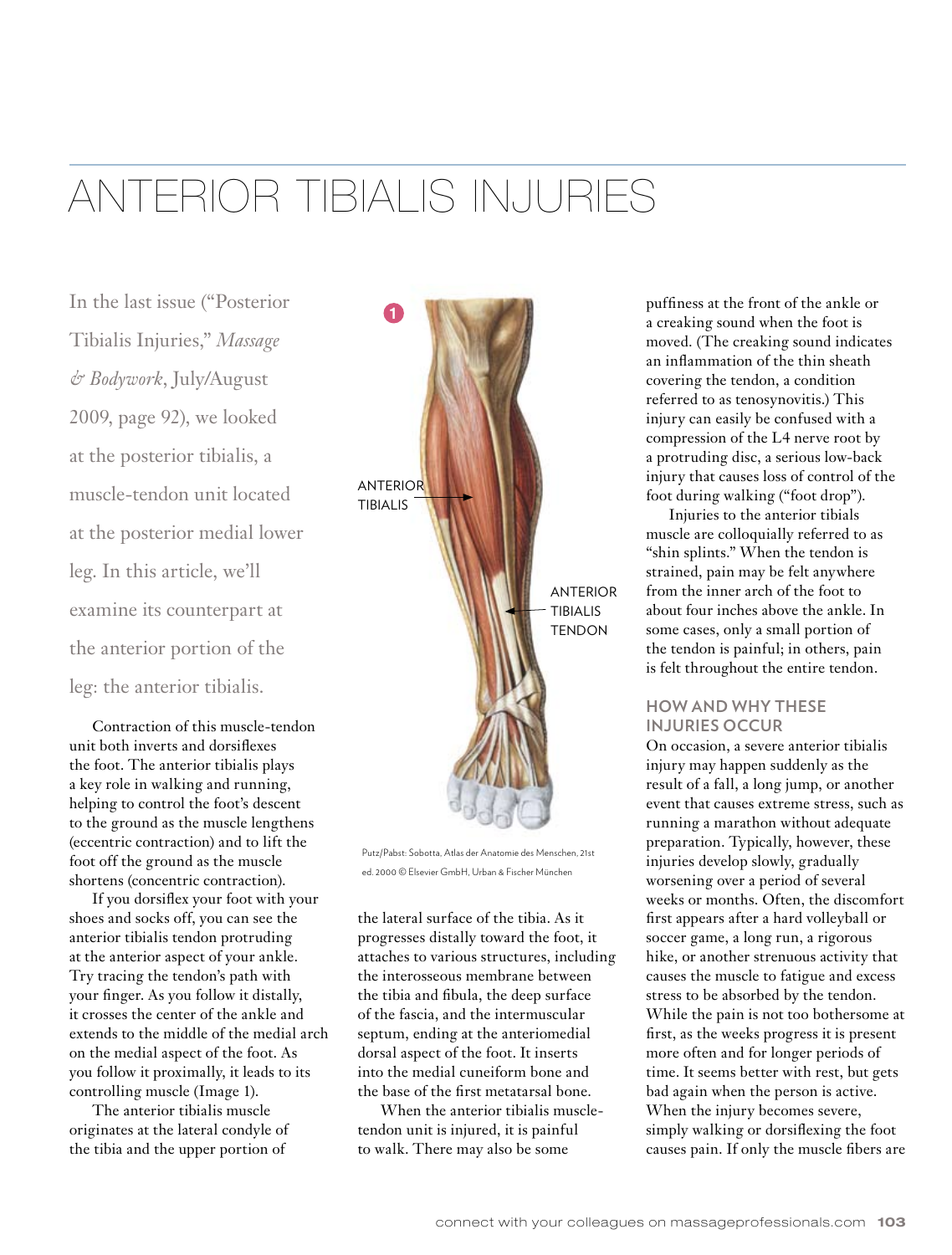

Connect with ben benjamin on his dr. ben facebook group page and on massageprofessionals.com.

injured, the pain is felt in the anterior lower leg. A tendon injury is generally experienced as a pain or ache on top of the foot, just anterior to the ankle, but may also be felt in the tendon when it crosses in front of the ankle joint.

Individuals whose feet are excessively pronated, with the arches falling in medially, are more likely to develop this injury. The anterior tibialis tendon works to hold up the arch, so when the arch pronates, it twists the tendon and places additional strain on it. Another predisposing factor is severe tension in the lower leg muscles, which makes those muscles vulnerable to early fatigue and subjects the tendon to unnecessary stress. Additional contributing factors may include ineffective warming up and running or jumping on concrete surfaces.

### **Injury Verification** Resisted Dorsiflexion

Ask the client to dorsiflex the foot by saying, "Bring your toes toward your head and hold them there." Then, place one hand under the client's heel for support and the other hand on the forefoot just proximal to the toes. Ask the client to hold the foot in that position and not let you move it. Apply great force, trying to pull the foot into plantar flexion (Image 2).

## Heel Walking

From a standing position, have the client lift the balls of the feet off the floor, balancing on the heels for a moment and taking a few steps. This can be done either barefoot or in shoes, whichever is more comfortable.

One or both of these tests should reproduce or increase the person's pain. To locate the exact area of injury, palpate various places along the tendon and muscle while the client holds the foot in dorsiflexion.



Photos by Melinda Bruno.



## **Treatment Choices** Self-Treatment

This injury often takes a long time to heal on its own because the anterior tibialis muscle-tendon unit is used to walk every day, and thus is constantly irritated. Rest usually helps over four to six weeks, but if the feet are chronically pronated, the injury is likely to recur. The person should not take long walks, hikes, or runs if those activities cause pain. If the pain is severe or persists for more than two weeks, it's important to seek treatment.

## Friction Therapy and Massage

Friction treatment usually gives relief rather quickly, because the tendon is easily accessible. Typically only four or five treatments are required.

## Friction of the Anterior Tibialis Tendon

Sit at the base of the table facing the affected foot. While stabilizing the foot with one hand, place the tip of your thumb or index finger on one edge of the anterior tibialis tendon. Apply a posterior pressure and snap through the tendon in a medialto-lateral direction (Image 3). Do this for a few minutes, then change positions so that you move through the tendon in the opposite direction.

After using friction therapy to break down some of the scar tissue, massage the foot, calf, and shin to enhance circulation into the tendon area.

When the injury is in the muscle rather than the tendon, healing often takes longer, because many more fibers are damaged. Instead of friction, perform cross-fiber massage (using a lubricant) on the injured structure. Together with the therapeutic exercises described on page 107, this treatment is usually effective within six to eight weeks.

# **ORTHOTICS**

Clients with chronic anterior tibialis strain related to excessive pronation can benefit from using orthotic devices—custom molded arch supports made of leather, plastic, hard rubber, or even Styrofoam inserted into the shoe. They help to improve foot alignment so that the body's weight is distributed evenly throughout the foot. For the best results, have the person see a sports podiatrist for custom orthotics rather than buying something at the drugstore. If the strain is rather mild, removing the pressure with the orthotic may be curative as well as preventive.

# **EXERCISES**

Begin teaching these exercises in the second week of treatment, but only if they can be done without pain. After starting the person off